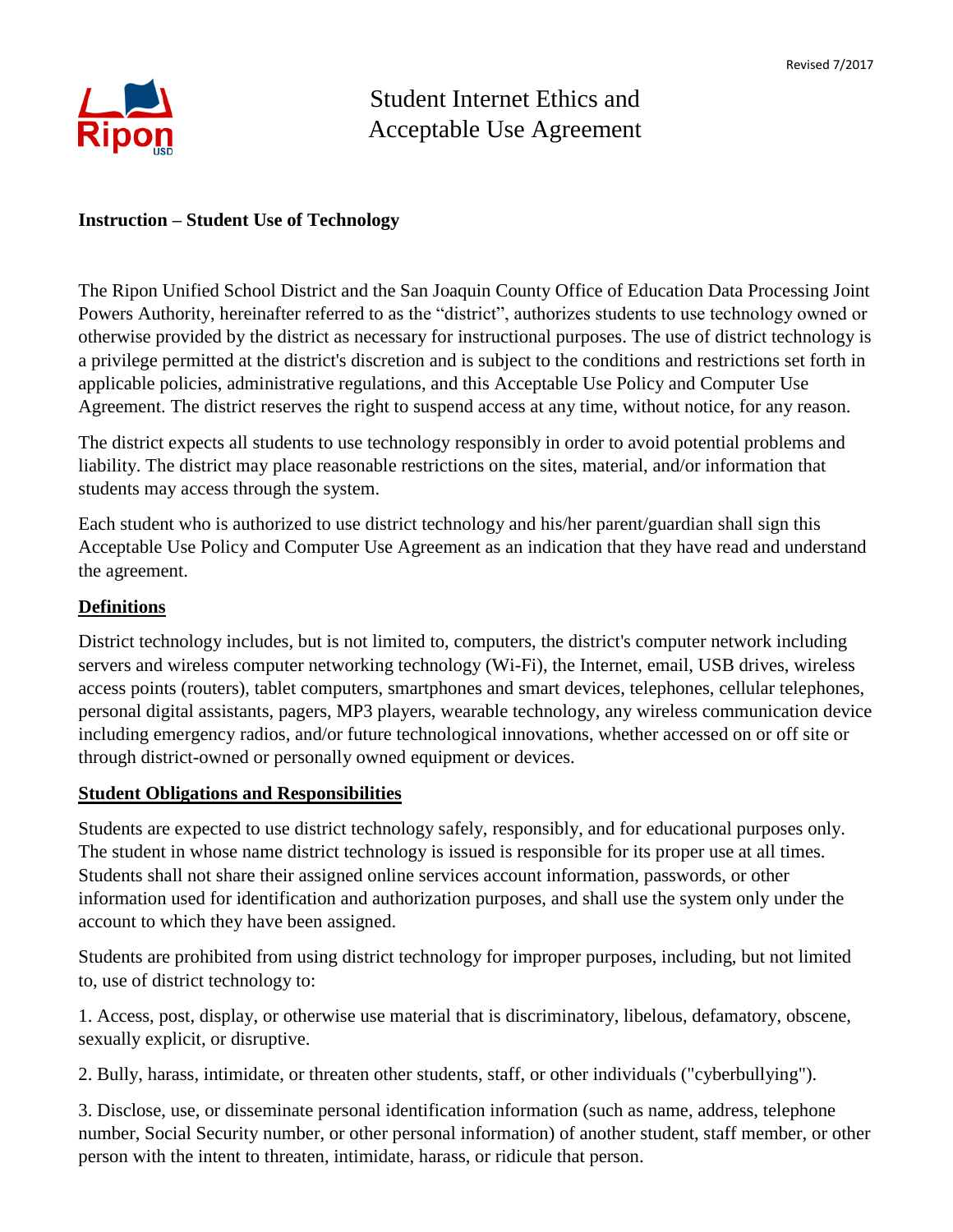4. Infringe on copyright, license, trademark, patent, or other intellectual property rights.

5. Intentionally disrupt or harm district technology or other district operations (such as destroying district equipment, placing a virus on district computers, adding or removing a computer program without permission from a teacher or other district personnel, changing settings on shared computers).

6. Install unauthorized software.

7. "Hack" into the system to manipulate data of the district or other users.

8. Engage in or promote any practice that is unethical or violates any law or policy, administrative regulation, or district practice.

# **Privacy**

Since the use of district technology is intended for educational purposes, students shall not have any expectation of privacy in any use of district technology.

The district reserves the right to monitor and record all use of district technology, including, but not limited to, access to the Internet or social media, communications sent or received from district technology, or other uses. Such monitoring/recording may occur at any time without prior notice for any legal purposes including, but not limited to, record retention and distribution and/or investigation of improper, illegal, or prohibited activity. Students should be aware that, in most instances, their use of district technology (such as web searches and emails) cannot be erased or deleted.

All passwords created for or used on any district technology are the sole property of the district. The creation or use of a password by a student on district technology does not create a reasonable expectation of privacy.

# **Personally Owned Devices**

If a student uses a personally owned device to access district technology, he/she shall abide by all applicable policies, administrative regulations, and this Acceptable Use Policy and Computer Use Agreement. Any such use of a personally owned device may subject the contents of the device and any communications sent or received on the device to disclosure pursuant to a lawful subpoena or public records request.

# **Reporting**

If a student becomes aware of any security problem (such as any compromise of the confidentiality of any login or account information) or misuse of district technology, he/she shall immediately report such information to the teacher or other district personnel.

# **Consequences for Violation**

Violations of the law, policy, or this agreement may result in revocation of a student's access to district technology and/or discipline, up to and including suspension or expulsion. In addition, violations of the law, policy, or this agreement may be reported to law enforcement agencies as appropriate.